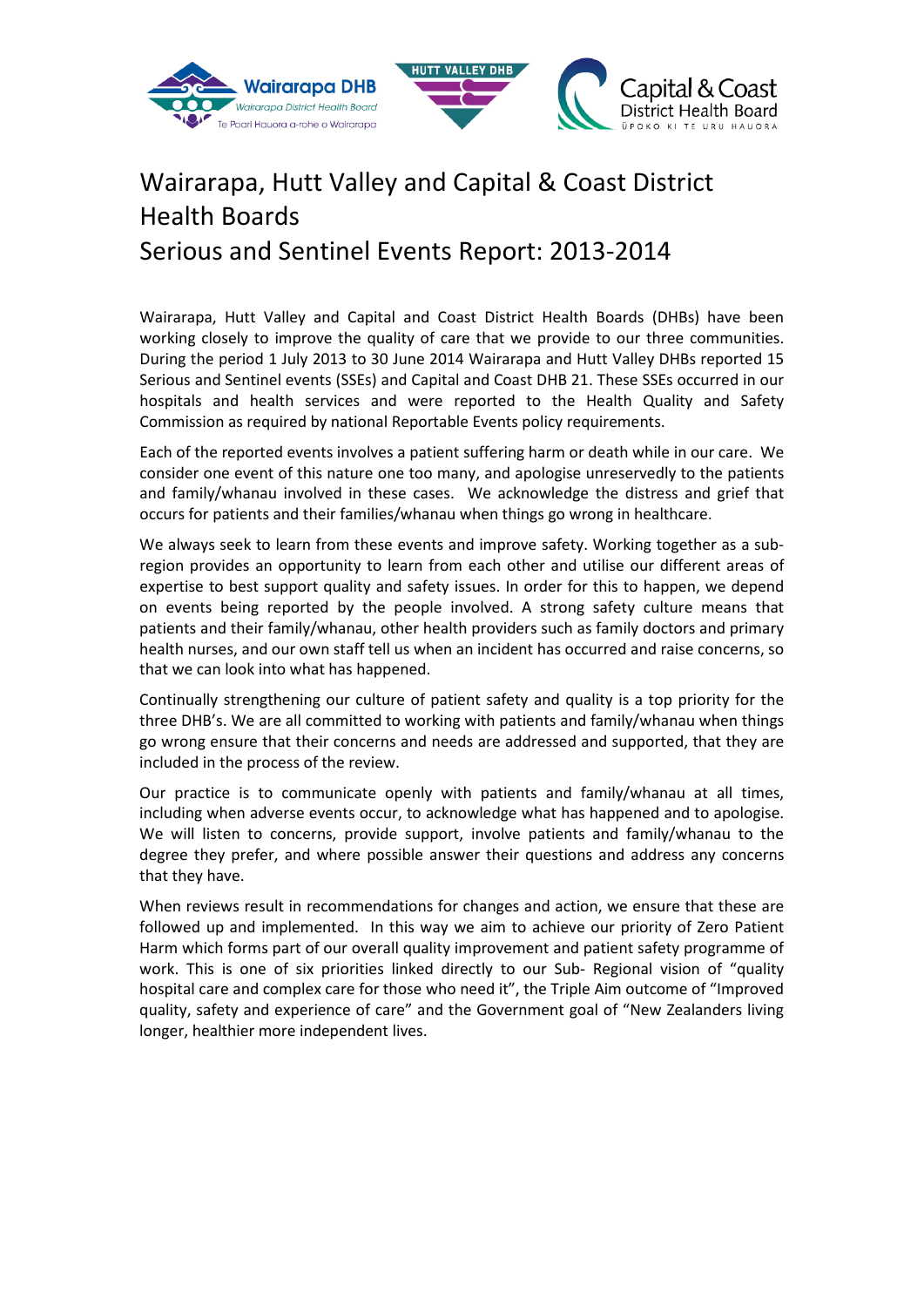

# Wairarapa, Hutt Valley and Capital & Coast District Health Boards Serious and Sentinel Events Report: 2013-2014

The top 3 SSE themes reported to the Health Quality and Safety Commission across the three DHB's are:

| <b>CATEGORY</b>           | <b>WDHB</b> | <b>HVDHB</b> | <b>CCDHB</b> |
|---------------------------|-------------|--------------|--------------|
| <b>Clinical Processes</b> | 3           |              | 9            |
| <b>Patient Falls</b>      |             | Ь            | 10           |
| Medication/IV Fluids      |             |              |              |

### **NB: 3 additional reviews for WDHB/HVDHB under separate categories.**

**Clinical Processes** events reported this year include unexpected deterioration where the patient became suddenly and unexpectedly unwell, missed diagnoses where the patient's health condition had not been correctly recognised and treated, and a retained surgical item where a piece of surgical equipment was left in the patient and this was not identified immediately.

**Patient Falls** events include falls in hospital involving a fracture or other serious harm. We know that falls have a social, psychological, physical and economic impact on our patients and their family/whanau.

While it is not possible to stop every patient from falling when in hospital, many falls can be prevented. Our Falls Prevention Groups are actively working to reduce the number of patient falls and prevent the harm that can occur from a fall. Our ongoing work to prevent falls and harm from falls is aligned closely to the Health Quality and Safety Commission's national patient safety campaign "Open for Better Care". One focus of the campaign has been the prevention of harm from falls. The six Central Region DHBs trialled a falls signalling system and this is now part of an overall standardised falls prevention strategy in use across all adult inpatient areas.

**Medication** is very often an important part of a patient's therapy. However all medications carry risks and some have significant risk of patient harm, and must be prescribed, given, monitored and taken very carefully. Some of the events reported in this period relate to Warfarin, Fentanyl and Ketamine. We have a range of improvement work related to high risk medications and day to day medication safety in progress including; Warfarin safety, Opioid safety, Insulin safety and Safe prescribing. All of this improvement work is aimed at increasing the safe use of medications for our patients.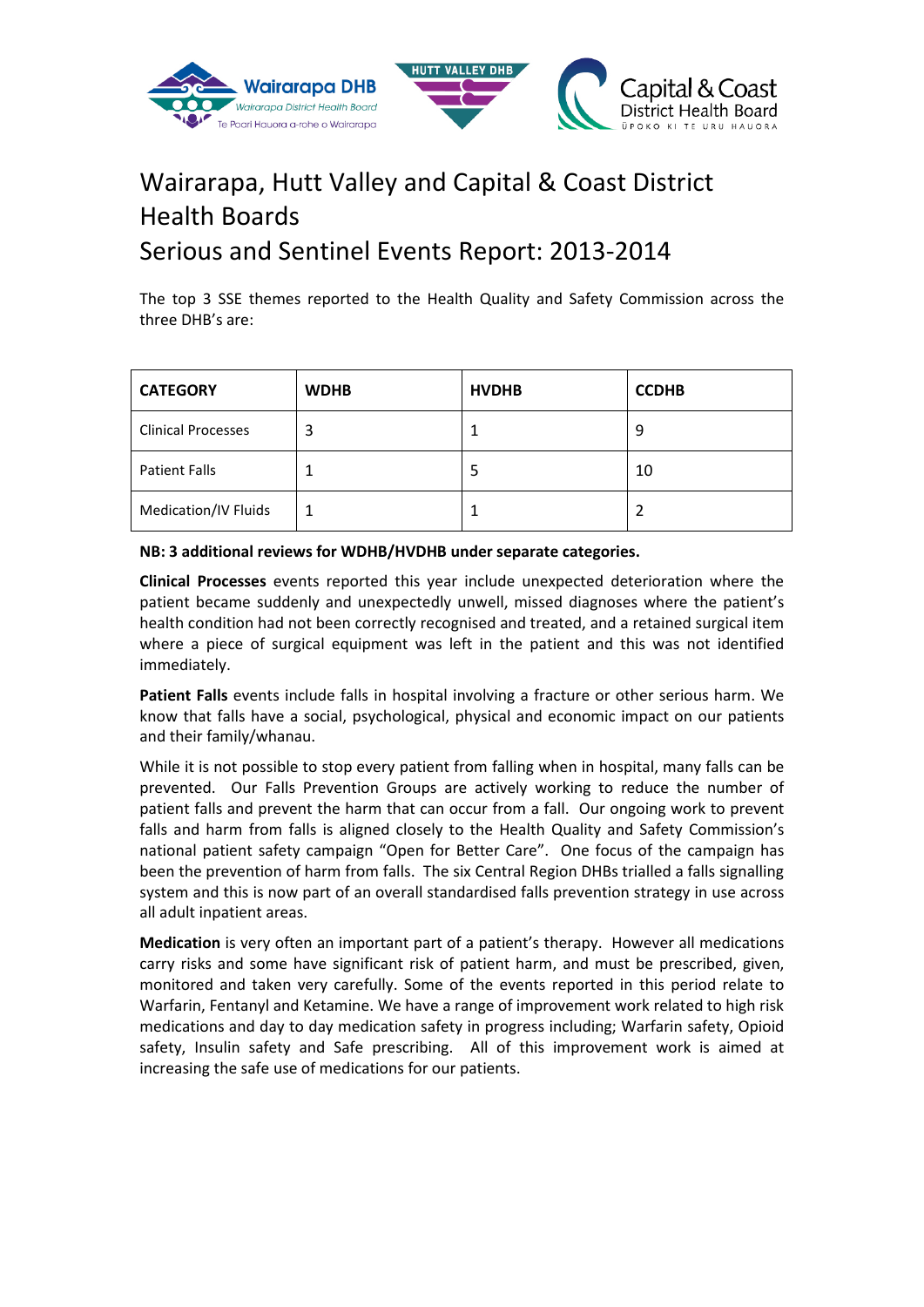

**1. Event Category:** Clinical Process **Deceased:** N **SAC Rating:** 1

**Event Summary:** HDU: Review of level of service provision capability and staffing skill mix.

#### **REVIEW - Key findings:**

- Clinical leadership in and out of hours needed strengthening
- Reinforcement of escalation criteria and Early Warning Score (EWS) usage. EWS patient deterioration warning system)
- Standardisation of documentation and handovers required
- Standardisation and alignment of policies/protocols required
- Staffing ratios, skill mix and competencies required to better match patient needs
- Training and education needs analysis required to match patient requirements
- Enhancement of planning for retrieval (Transfer) patients
- Need for standardisation of access and discharge criteria
- Strengthening of multi-disciplinary team approach required

#### **Recommendations:**

• Development of an action plan to address themes identified as findings in the HDU review

#### **Recommendations progress (i.e. action plan):**

Action plan has been developed and recommendation in progress:

- HDU clinical governance group implemented and meetings occur monthly and ad hoc as required for events/issues
- Dedicated senior doctor roster for both in and out of hours support in place
- Education and training needs analysis underway
- In and out of hours support and skill mix in progress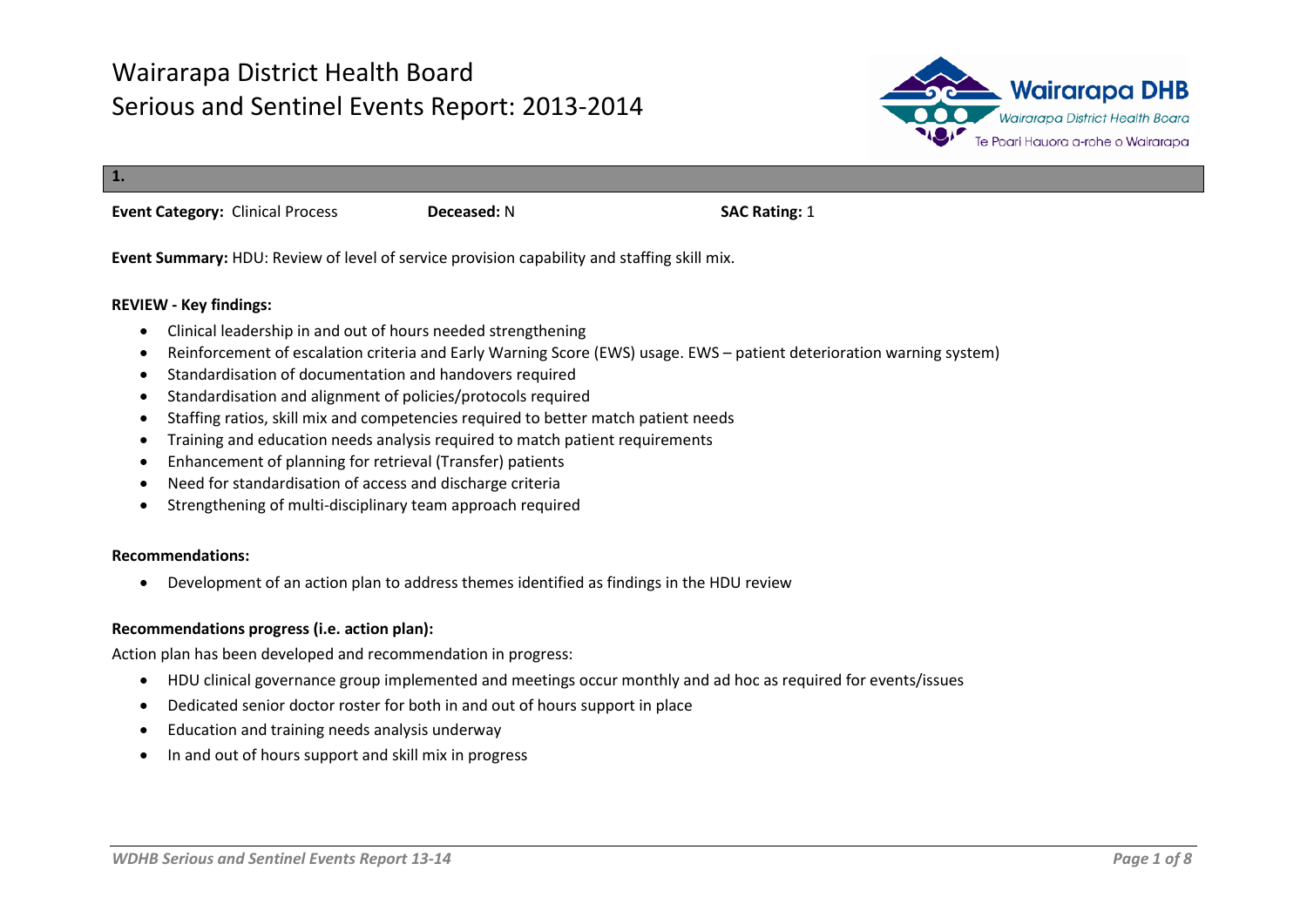

- Standardisation of policies and guidelines in progress
- Retrieval training and education session in progress
- Early warning scores education in progress
- Subregional 3DHB Critical Care Network formed to help with support with education, training and advice
- Pause on the complexity of patients that can be supported by the current HDU remains with transfers of complex patients to neighbouring hospitals continuing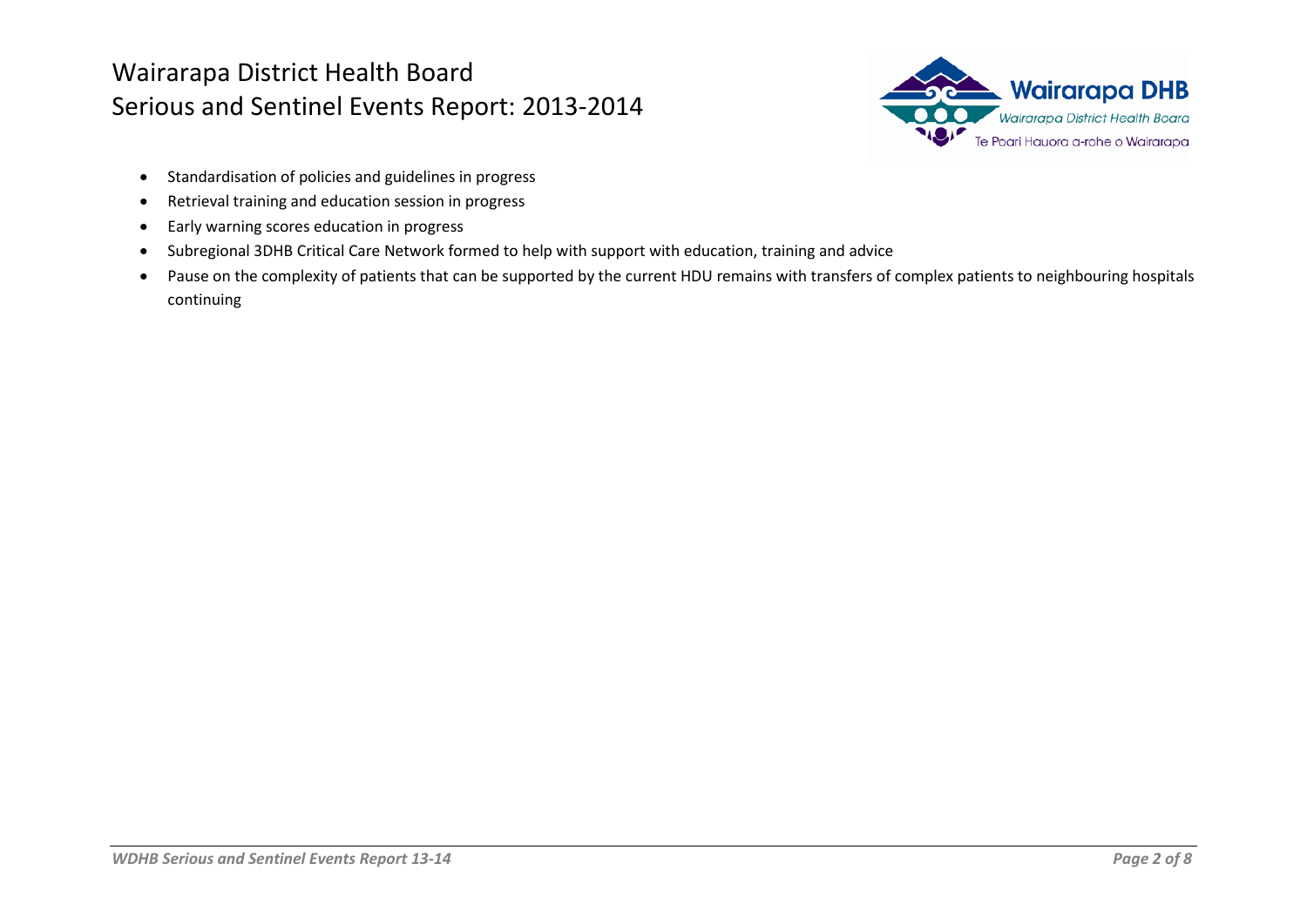

**2.**

**Event Category:** Medication/IV Fluids **Deceased:** N **SAC Rating:** 2

**EVENT SUMMARY:** Patient in theatre, wrong medication administered. Patient became medically unstable and required further clinical management to stabilise.

#### **REVIEW-Key findings:**

- Unlabelled syringes of medication
- Identical syringes
- Collocated syringes

#### **Recommendations:**

- Labelling of syringes as medication is drawn up, in line with best practice
- Review of medication administration policy and procedures, consider including syringe labelling as mandatory procedure
- Development of learning paper for staff education purposes

- Learning paper disseminated
- Double checks of syringe/medication prior to administration
- Policy in the process of being updated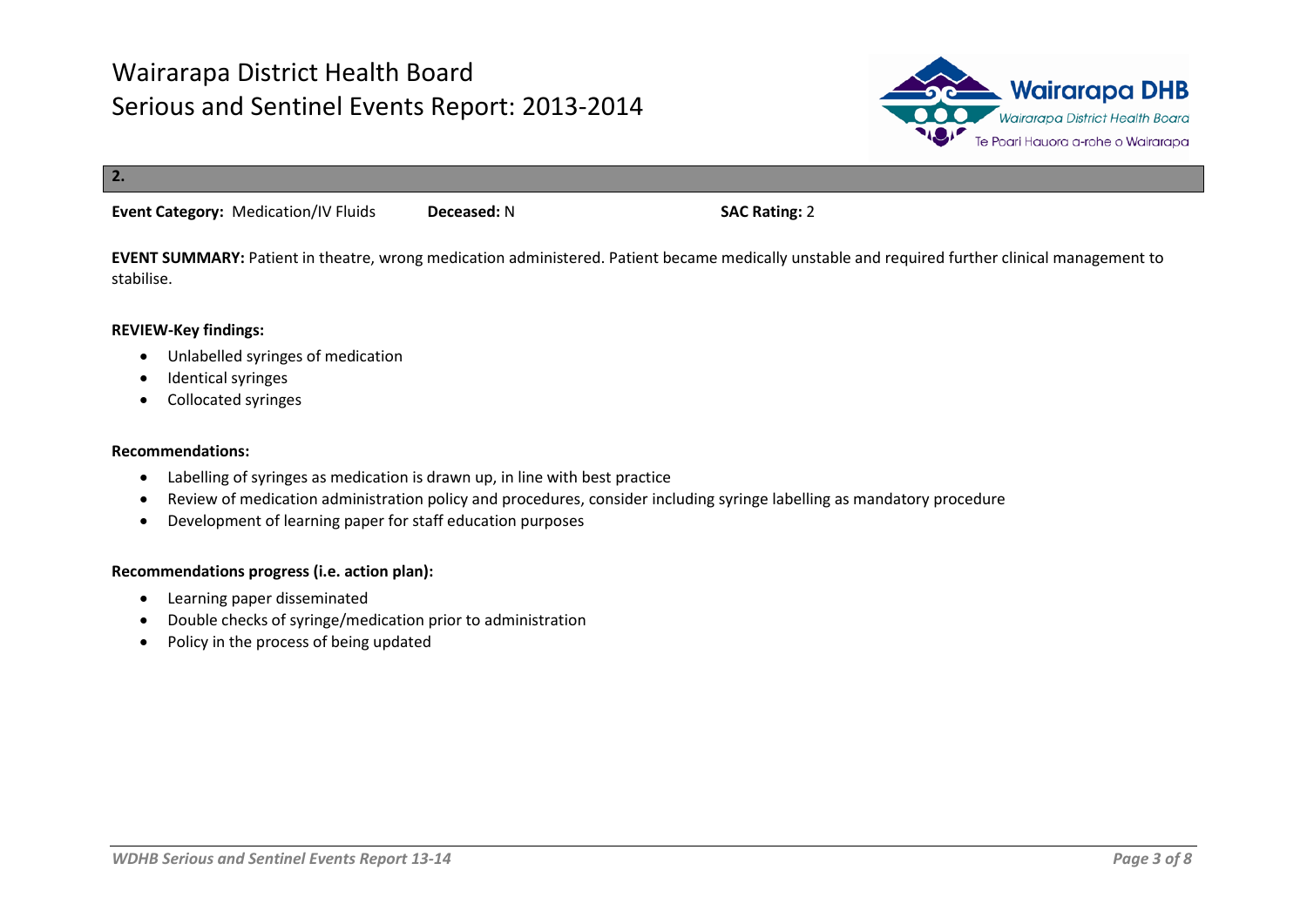

| 3.                                   |             |                      |
|--------------------------------------|-------------|----------------------|
| <b>Event Category: Patient Falls</b> | Deceased: N | <b>SAC Rating: 2</b> |

**EVENT SUMMARY:** Patient awoke and attempted to get out of bed, fell to floor and suffered a fractured neck of femur.

#### **REVIEW - Key findings:**

- High risk of falls identified
- Appropriate care plan in place

#### **Recommendations:**

- Updating of bed allocation procedure to include immediate post op patients with high falls risk
- Update high falls risk identifiers with new resources from the national falls signalling system
- Continuation of the national falls prevention programme

#### **Recommendations progress (i.e. action plan):**

• Complete, no further action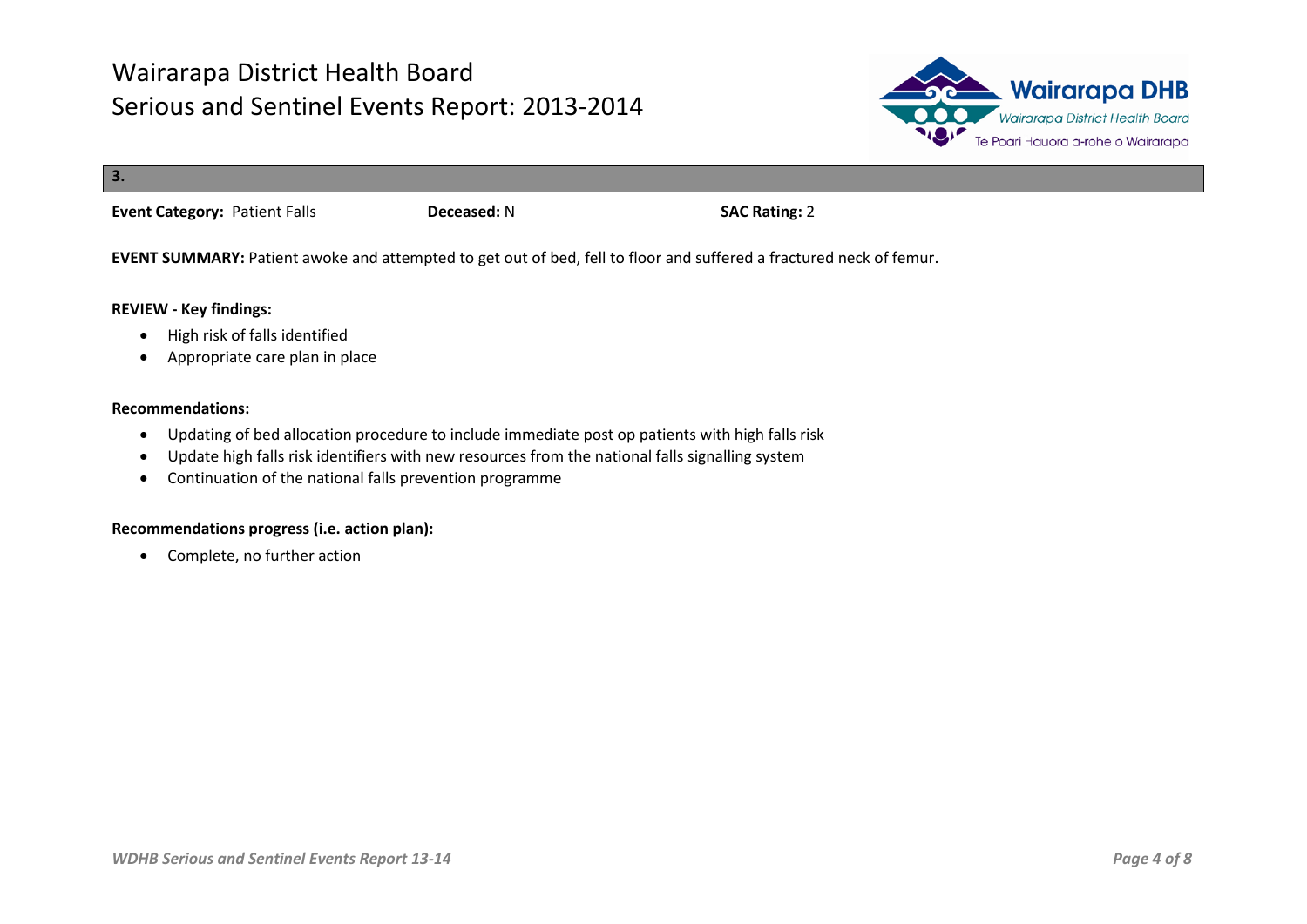

| 4.                                      |             |                      |
|-----------------------------------------|-------------|----------------------|
| <b>Event Category: Clinical Process</b> | Deceased: N | <b>SAC Rating: 2</b> |

**EVENT SUMMARY:** Patient undergoing surgery. Small part of plastic implant device broke off and was retained, unable to be located for removal. The risk of harm in pursuing the location of the device was greater than leaving it in-situ.

### **REVIEW - Key findings:**

• All appropriate actions were taken at the time of the event

#### **Recommendations:**

• Nil

#### **Recommendations progress (i.e. action plan):**

• Not applicable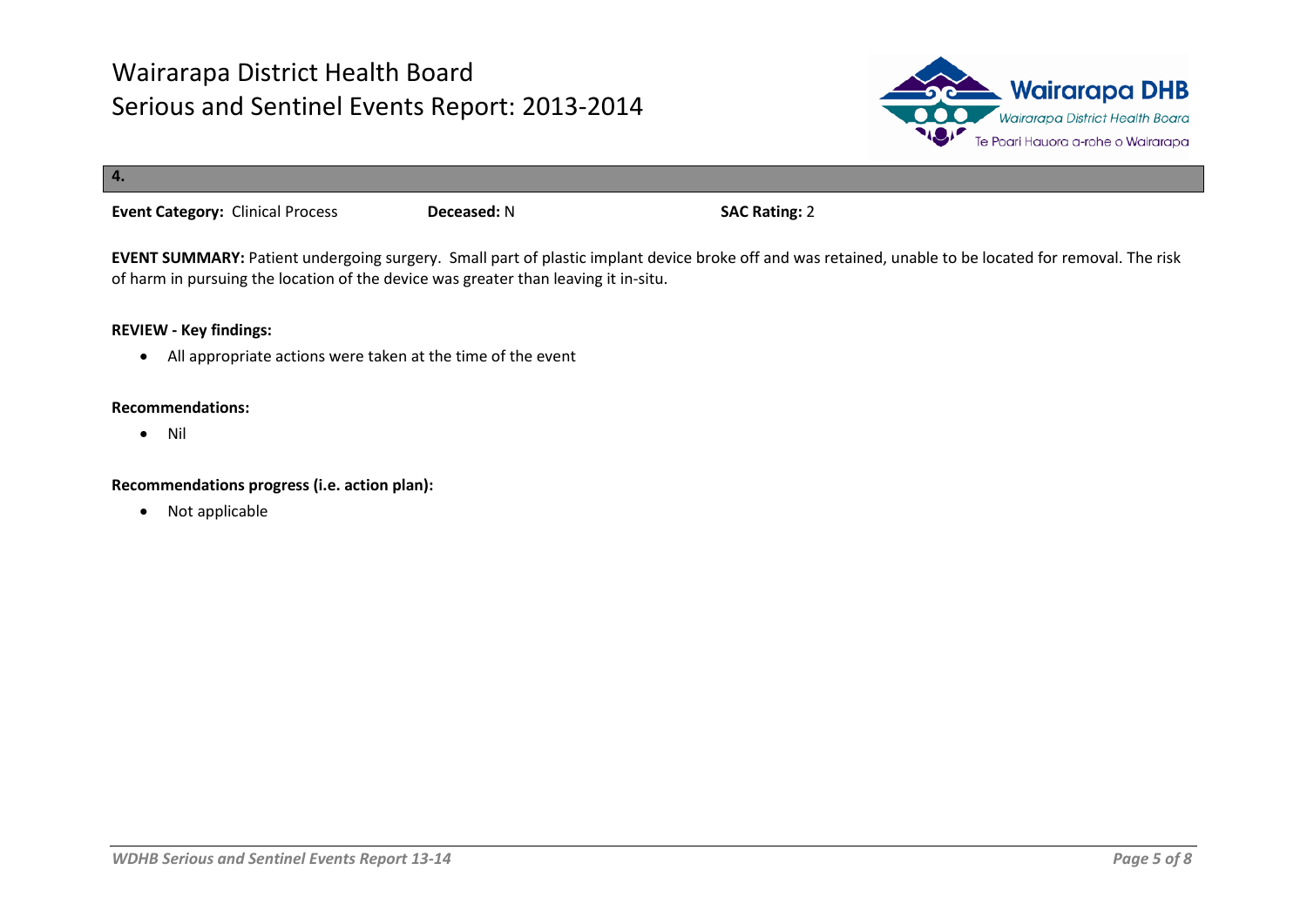

**5.**

**Event Category:** Medical Device/Equipment **Deceased:** N **SAC Rating:** 2

**EVENT SUMMARY:** Audit of compliance of sterilisation of equipment identified several areas of concern.

#### **REVIEW - Key findings:**

- Lack of clear leadership and oversight
- Lack of access to education and participation in education for staff
- Environmental concerns regarding space and storage facilities
- Sterilisation equipment requires upgrade

#### **Recommendations:**

- Appointment of Team Leader
- Purchase and install two new washer/disinfectors
- Improved clinical governance and oversight required

- An action plan has been developed, recommendations are under way
- Team Leader appointed
- New washer/disinfectors have been purchased and a programme for installation begins 20 October 2014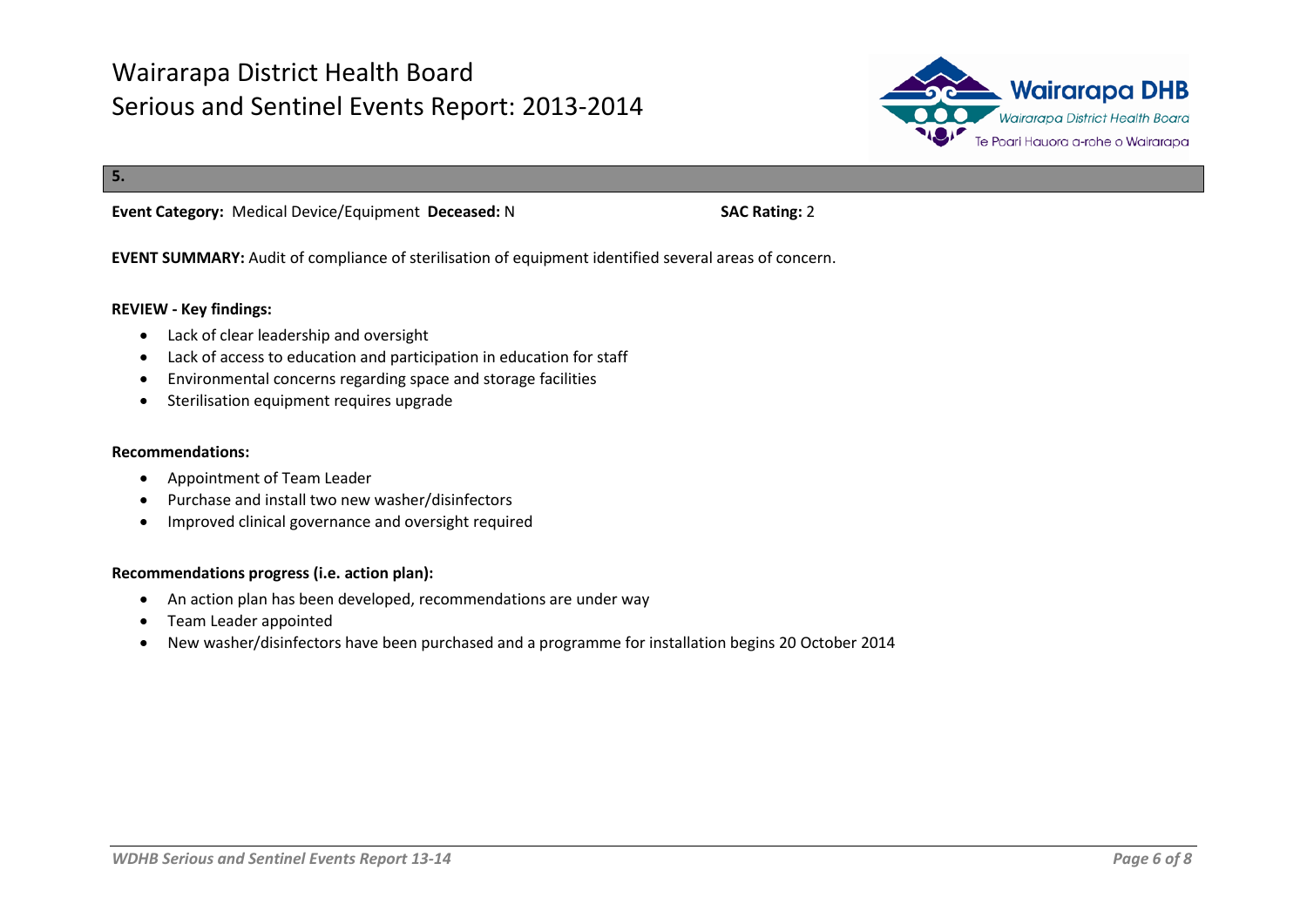

**6.**

**Event Category:** Resource/Organisation/Management **Deceased:** Y **SAC Rating:** 1

**EVENT SUMMARY:** Concerns were raised regarding senior leadership in the care of an adult transferred to another facility

#### **REVIEW - Key findings:**

- Lack of awareness of technical preparation of patient for transfer to another hospital
- Poor documentation of findings and discussions with specialists
- Lack of awareness of access to Point of Care (POC) testing (Blood Gas Analyser) by Duty Nurse Managers
- Diagnostic delay due to differential diagnosis elimination

#### **Recommendations:**

- Development of a sepsis care pathway package
- Education meeting for staff highlighting "preparation of patient for transfer"
- Documentation and leadership discussed with staff involved
- Review of awareness of "Point of Care" testing after hours

- Education and teaching sessions regarding the preparation of patients for transfer by transfer team is in progress
- Feedback to senior clinicians involved to help strengthen leadership and documentation
- Development of a communication to remind staff regarding the process and ability to access POC testing after hours is underway. Consideration for alternative access to POC testing is being explored
- A Sepsis Care pathway package is being implemented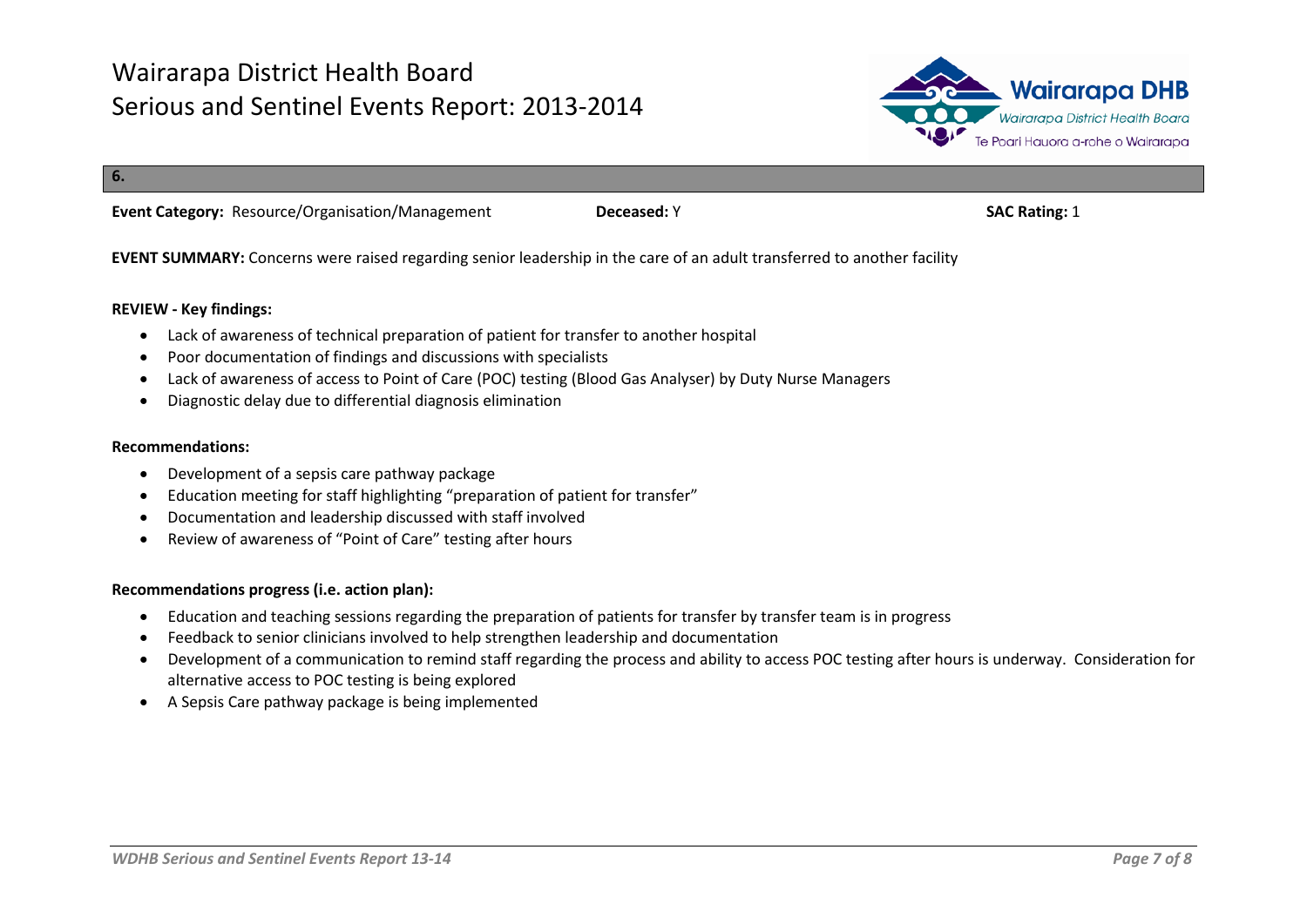

**7.**

**Event Category:** Clinical Process **Deceased:** Y **SAC Rating:** 1

**EVENT SUMMARY:** Patient returned to theatre following post-operative bleed and passed away in theatre.

#### **Review - Key findings:**

- Initial surgery conducted without difficulty or complication
- Post operatively patient deteriorated
- Delay in diagnosis regarding the patient's post-operative deterioration due to co-existing medical problems and a rare post-operative complication
- Escalation of increasing patient deterioration to general surgeon did not occur in timely manner because of above
- Documentation of latest results not on all required forms

#### **Recommendations:**

- Enhancement of Multi-Disciplinary Team relationships
- Enhancement of "Managing the Deteriorating Patient" pathway
- Review the Point of Care testing resources

- Patient deterioration (EWS Early Warning Score) training and ALERT (Acute life threatening event recognition and treatment) training is offered every month to staff. This includes effective communication strategies
- Review of the documentation process is underway to ensure a robust process is in place for ensuring up to date documentation is available.
- The surgical team have invited other Multi-Disciplinary Team members to participate in the weekly meetings
- Development of a communication to remind staff regarding the process and ability to access POC testing after hours is underway. Consideration for alternative access to POC testing is being explored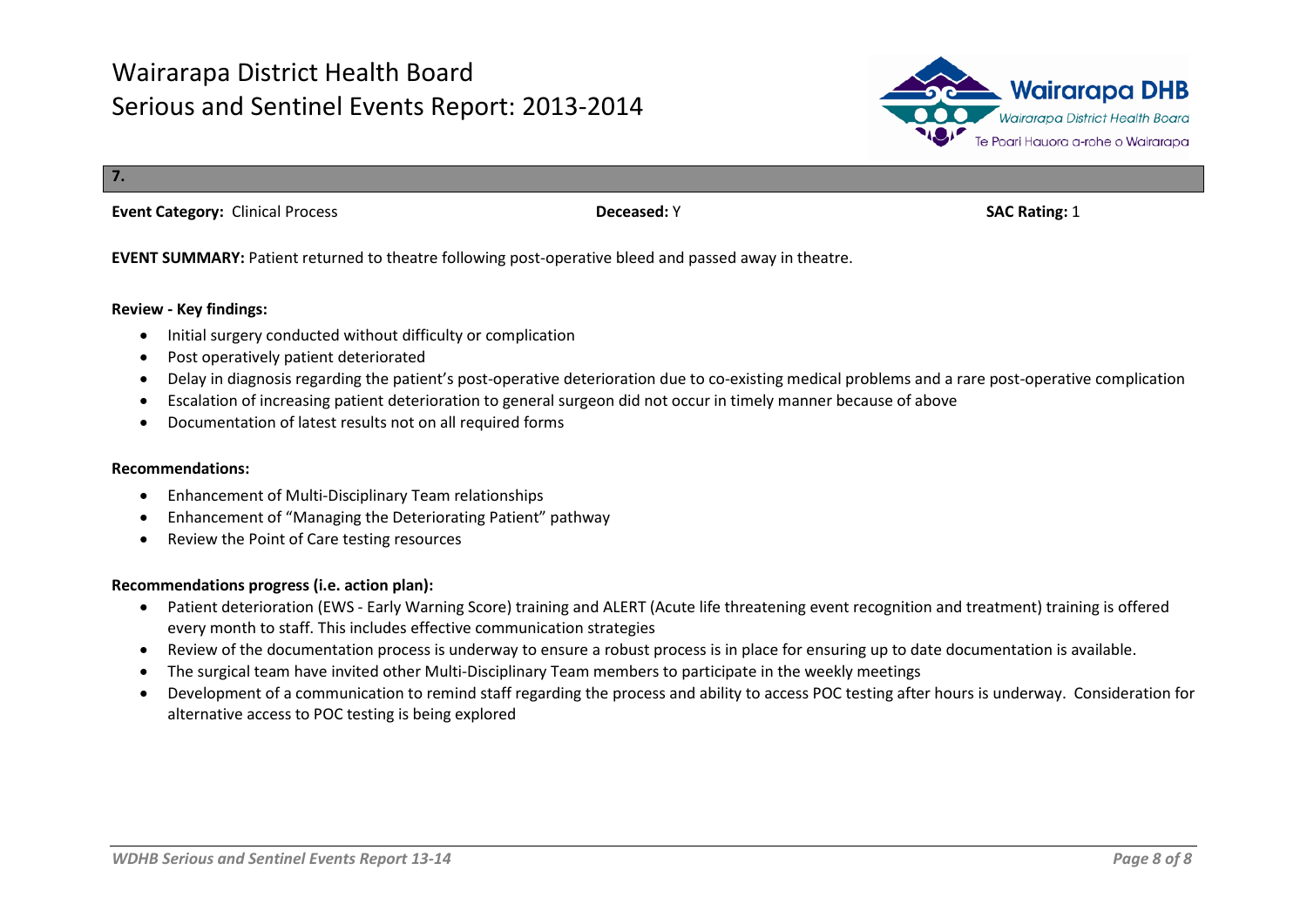

**Event Summary:** Patient fell in hospital, resulting in fracture.

#### **REVIEW - Key findings:**

- Falls assessment completed and falls risks identified
- Falls care plan implemented

#### **Recommendations:**

• That the DHB continue with the ongoing falls prevention improvement work related to reducing the incidence of falls in hospitals

#### **Recommendations progress (i.e. action plan):**

• Continuation of falls prevention programme

**HUTT VALLEY DHB**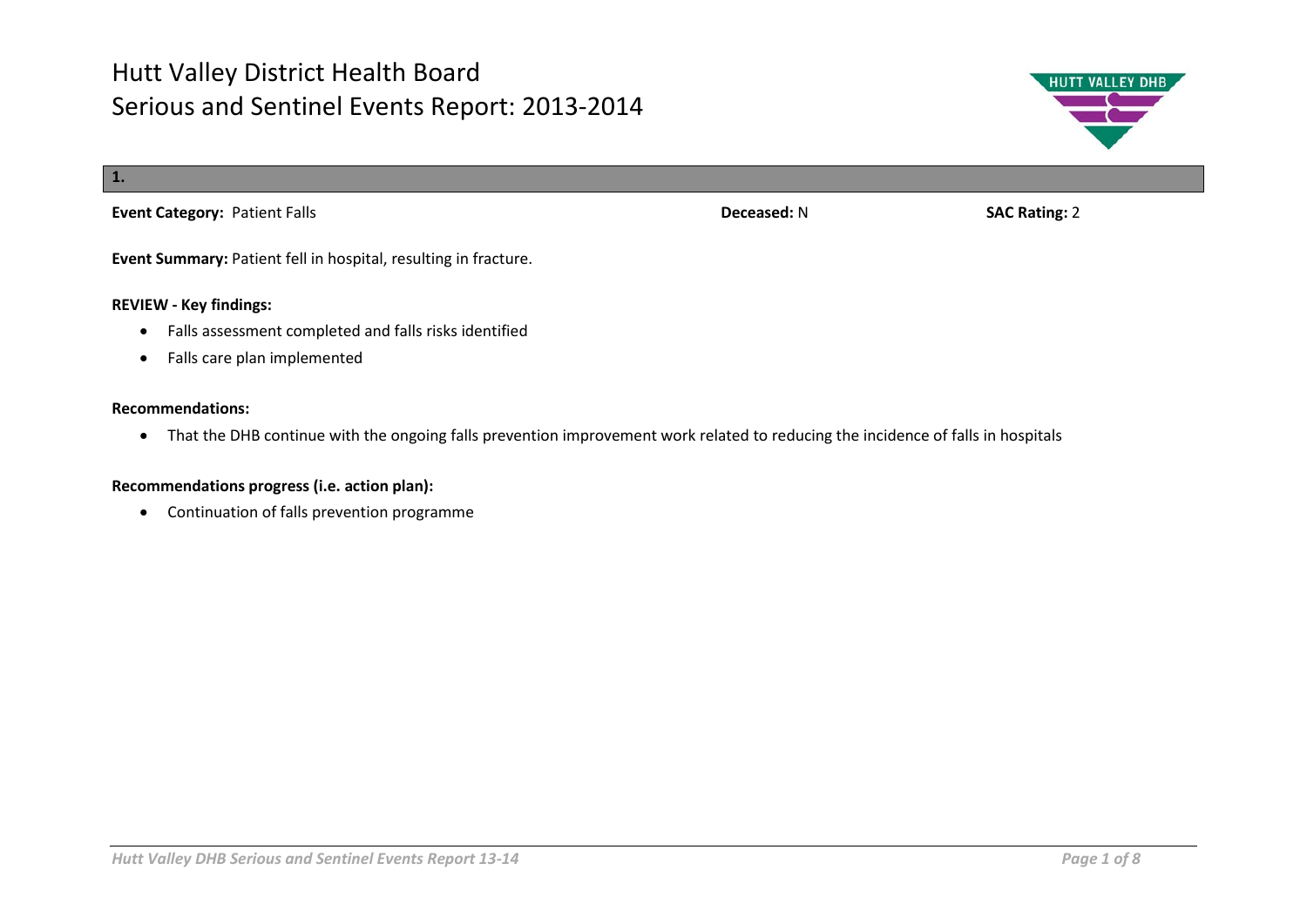

# **2. Event Category:** Patient Falls **Deceased:** N **SAC Rating:** 2

**Event Summary:** Patient fell in hospital resulting in fracture.

### **REVIEW - Key findings:**

- Complex patient presentation with communication issues led to a delay in diagnosis of fracture
- Falls assessment completed and falls risks identified
- Falls care plan implemented

#### **Recommendations:**

- Continue with Falls prevention programme strategies
- Staff education on patient presentation with complex mental health and cognitive issues

- Education provided to the staff in the unit involved
- Continuation of falls prevention programme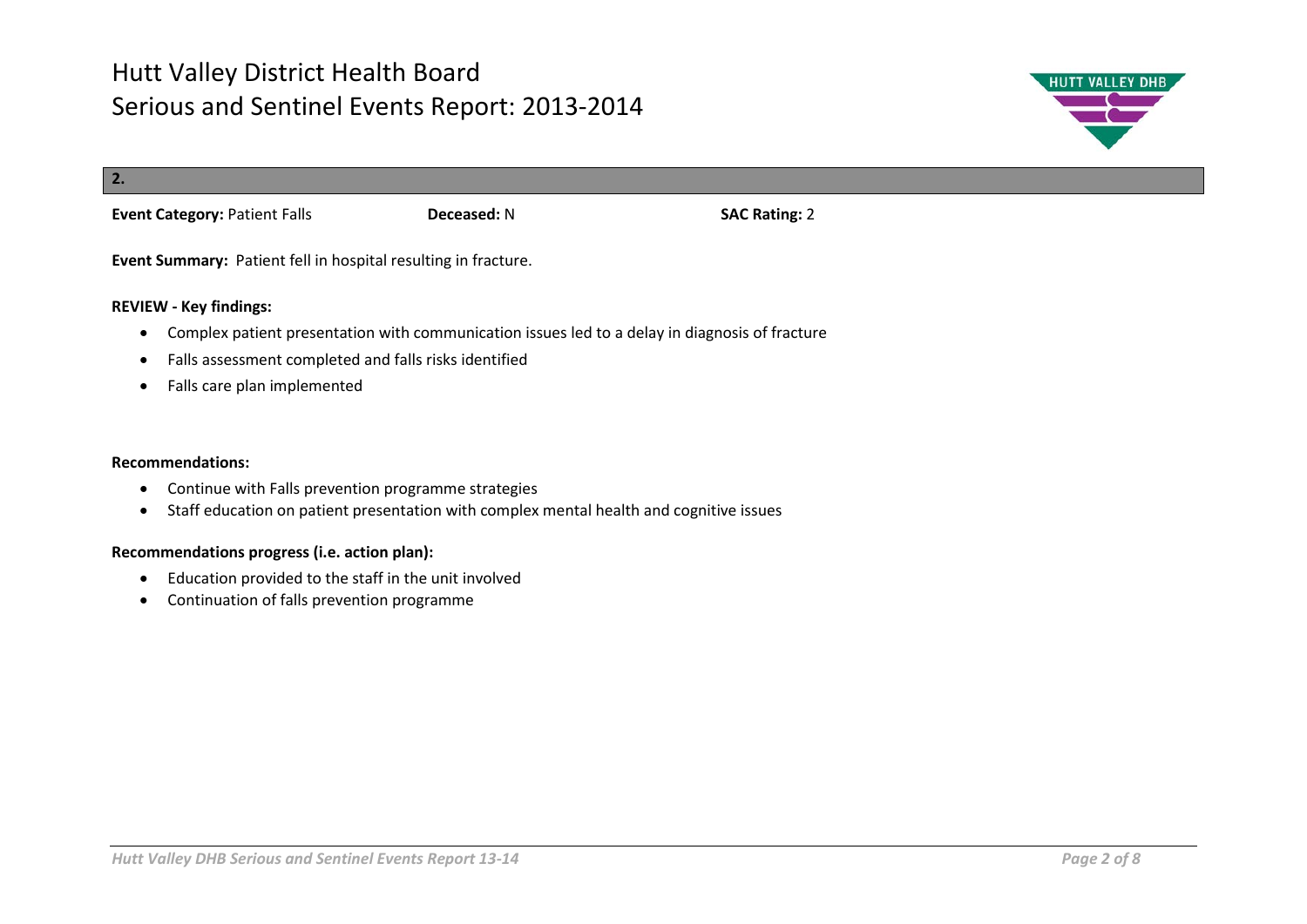

| 3.                                                             |             |                      |  |  |
|----------------------------------------------------------------|-------------|----------------------|--|--|
| <b>Event Category: Patient Falls</b>                           | Deceased: N | <b>SAC Rating: 2</b> |  |  |
| Event Summary: Patient fell in hospital resulting in fracture. |             |                      |  |  |
| <b>REVIEW - Key findings:</b>                                  |             |                      |  |  |

- Patient with complex medical issues resulting in very high falls risk
- Falls risk assessment completed and falls care plan in place

#### **Recommendations:**

• Continue with Falls prevention programme strategies

### **Recommendations progress (i.e. action plan):**

• Continuation of falls prevention programme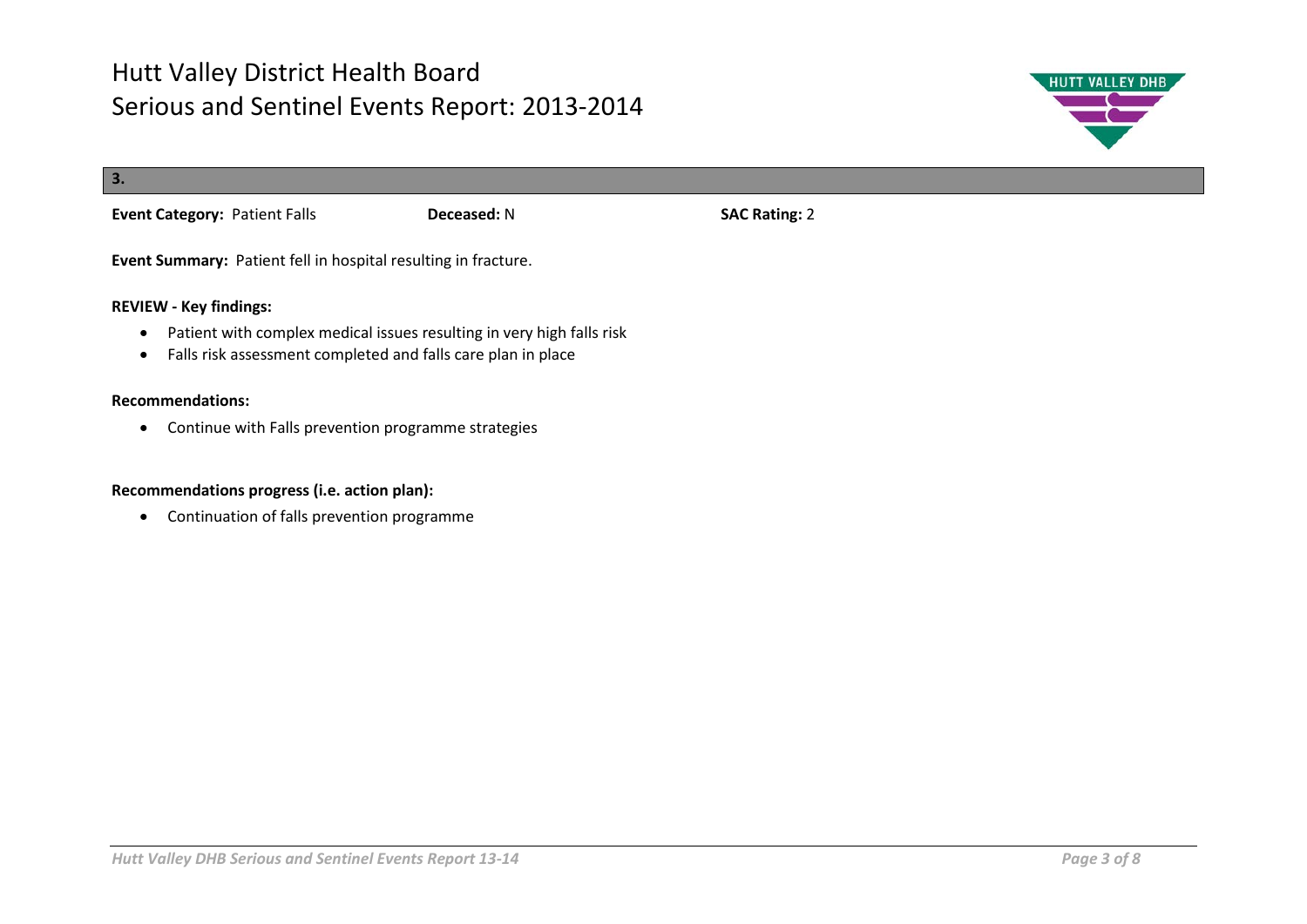

| 4.                                                                                                         |             |                      |  |
|------------------------------------------------------------------------------------------------------------|-------------|----------------------|--|
| <b>Event Category: Fall</b>                                                                                | Deceased: N | <b>SAC Rating: 2</b> |  |
| Event Summary: Patient fell in hospital resulting in fracture.                                             |             |                      |  |
| <b>REVIEW - Key findings:</b><br>Falls risk assessment completed and falls care plan in place<br>$\bullet$ |             |                      |  |
| <b>Recommendations:</b><br>Continue with Falls prevention programme strategies<br>$\bullet$                |             |                      |  |

### **Recommendations progress (i.e. action plan):**

• Continuation of Falls prevention programme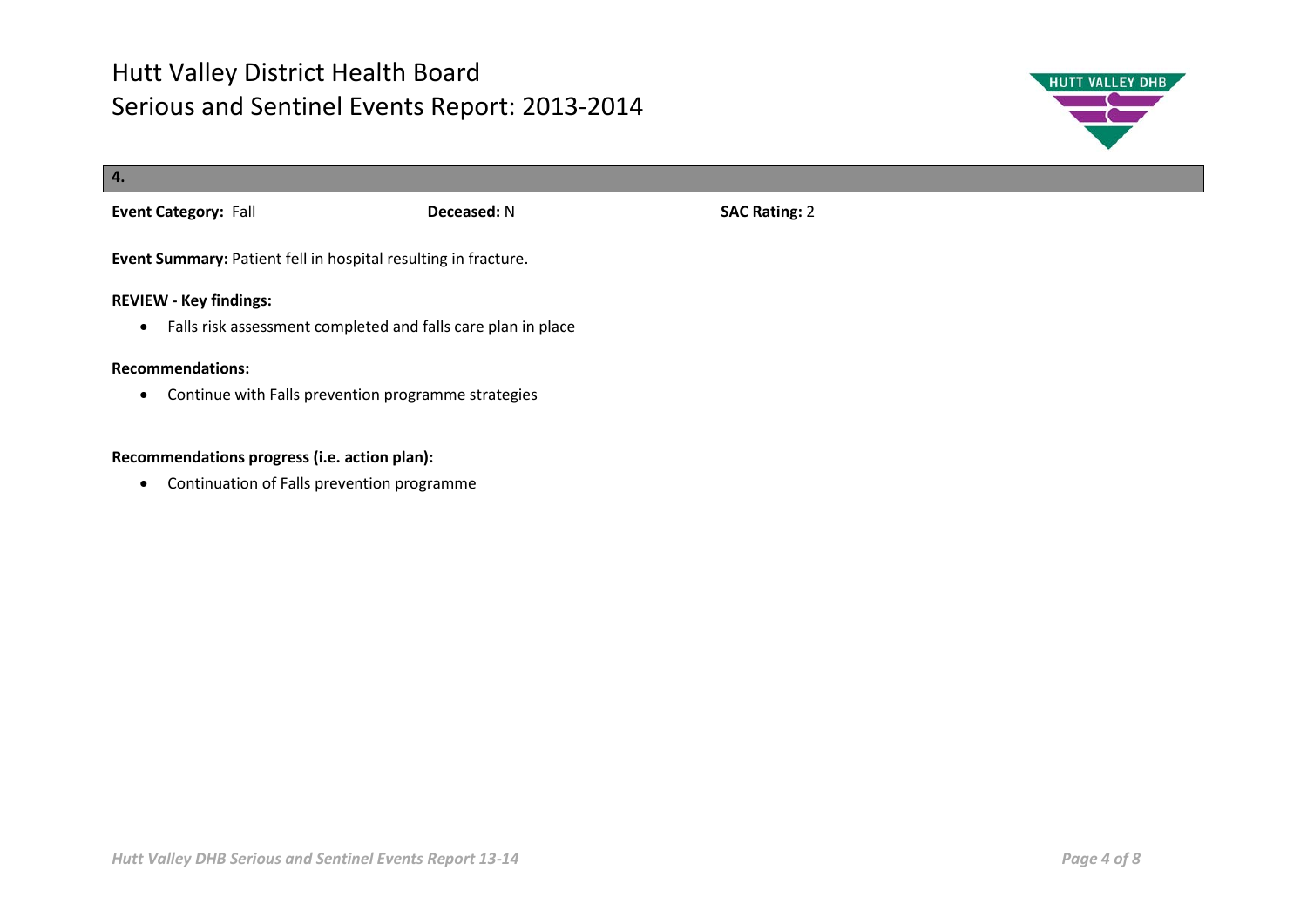**5.**

### **Event Category:** Patient Falls **Deceased:** N **Deceased:** N **SAC Rating:** 2

**Event Summary:** Patient fell in hospital resulting in fracture.

#### **REVIEW - Key findings:**

- Falls risk was not identified and falls assessment not completed
- Patient 's medical condition contributed to fall

#### **Recommendations:**

- Falls prevention to be emphasised to staff daily
- Clinical Nurse Managers are to monitor compliance to the Falls prevention Programme
- Education to be provided to staff on the management of a suspected spinal injury
- Morning shift ward co-ordinator to be recruited

- Quarterly audit of falls and compliance with actions required occurs within the hospital; this audit identifies any areas or gaps in the programme that require additional input regarding the falls prevention programme
- The Falls Focus Group reviewed the department's policy and implemented a new protocol addressing the importance of falls prevention work
- Falls risk assessments are now done within the first hour of arrival as per the national falls prevention protocol
- An electronic whiteboard in the department allows for easy identification of patients with a falls risk
- Teaching for staff in regards to management of a suspected spinal injury has occurred
- Recruitment of a morning shift ward co-ordinator has occurred



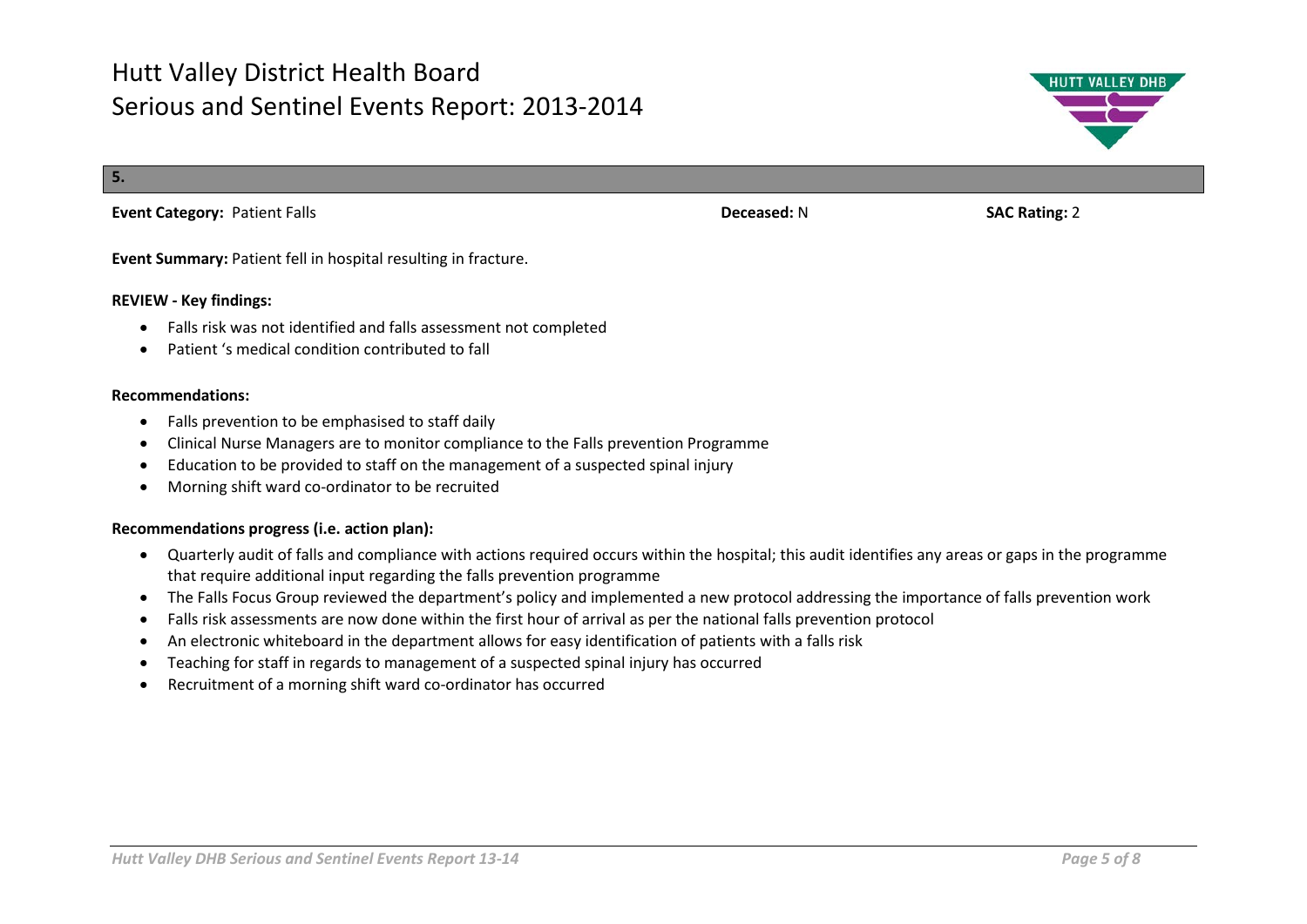

# **6. Event Category:** Medical Device/Equipment **Deceased:** N **SAC Rating:** 2

**Event Summary:** Incomplete surgical implant loan set from supplier, surgery rescheduled.

### **REVIEW - Key findings:**

- Specialist equipment sourced from external provider was noted to be an incomplete set
- Provider of equipment informed

### **Recommendations:**

• Nil

#### **Recommendations progress (i.e. action plan):**

• Not applicable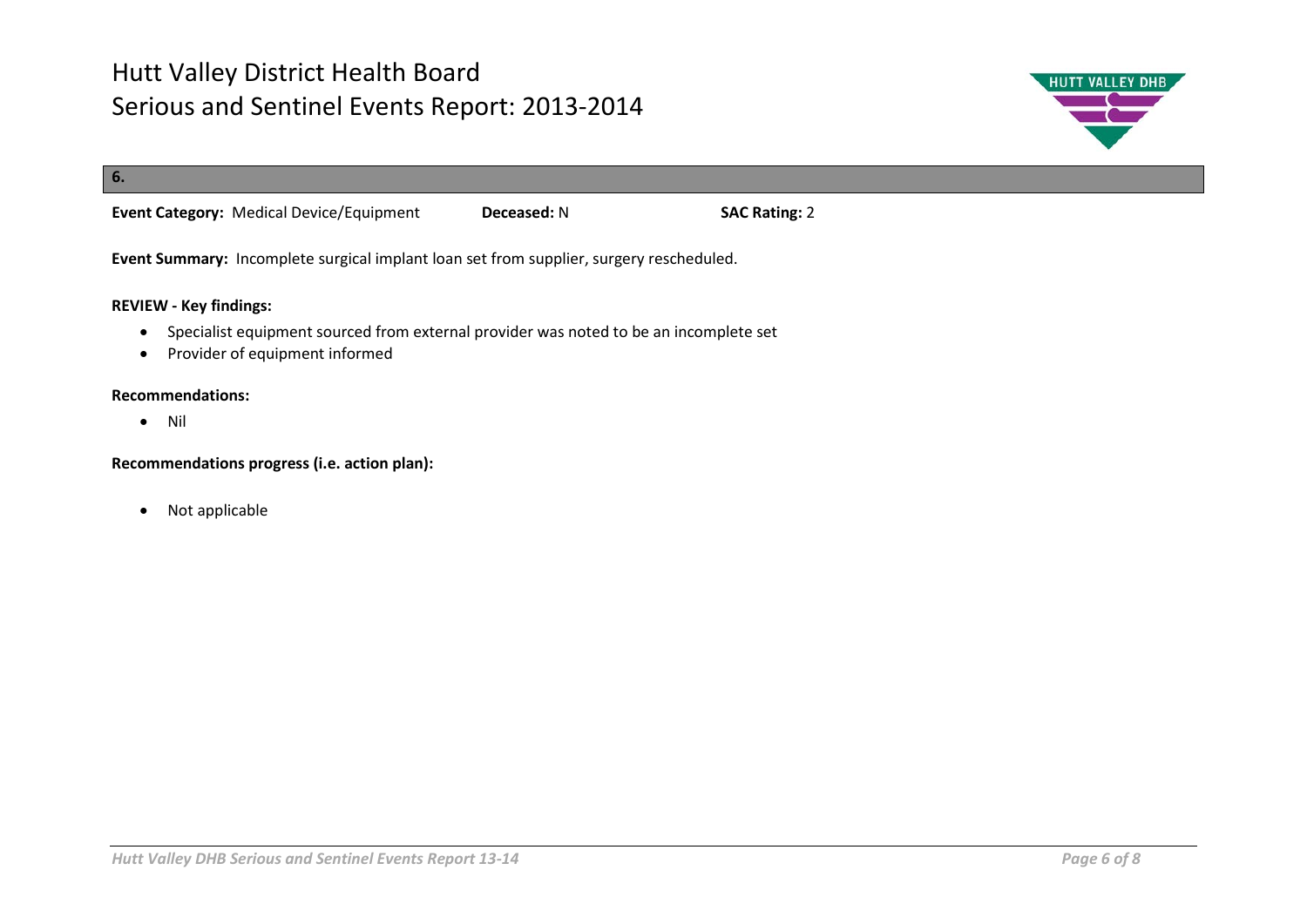

**7.** 

**Event Category:** Medication/IV Fluids **Deceased:** N **SAC Rating:** 2

**Event Summary:** Patient received another patient's medication, along with their own (brought into Hospital with them) on discharge. Patient took all medications and required admission to hospital for additional treatment as a result.

### **REVIEW - Key findings:**

- Incorrect medication provided to the patient on discharge
- Medication bag and patient's own medications were unlabelled

#### **Recommendations:**

- Store patient's own medication in new distinct coloured bags with patient's name clearly labelled
- Review medications with patient and family on discharge
- Develop a learning paper for staff regarding this event and the outcome for the patient

- New "Patients Own" Medication bags implemented
- Labelling improved
- Learning paper under development